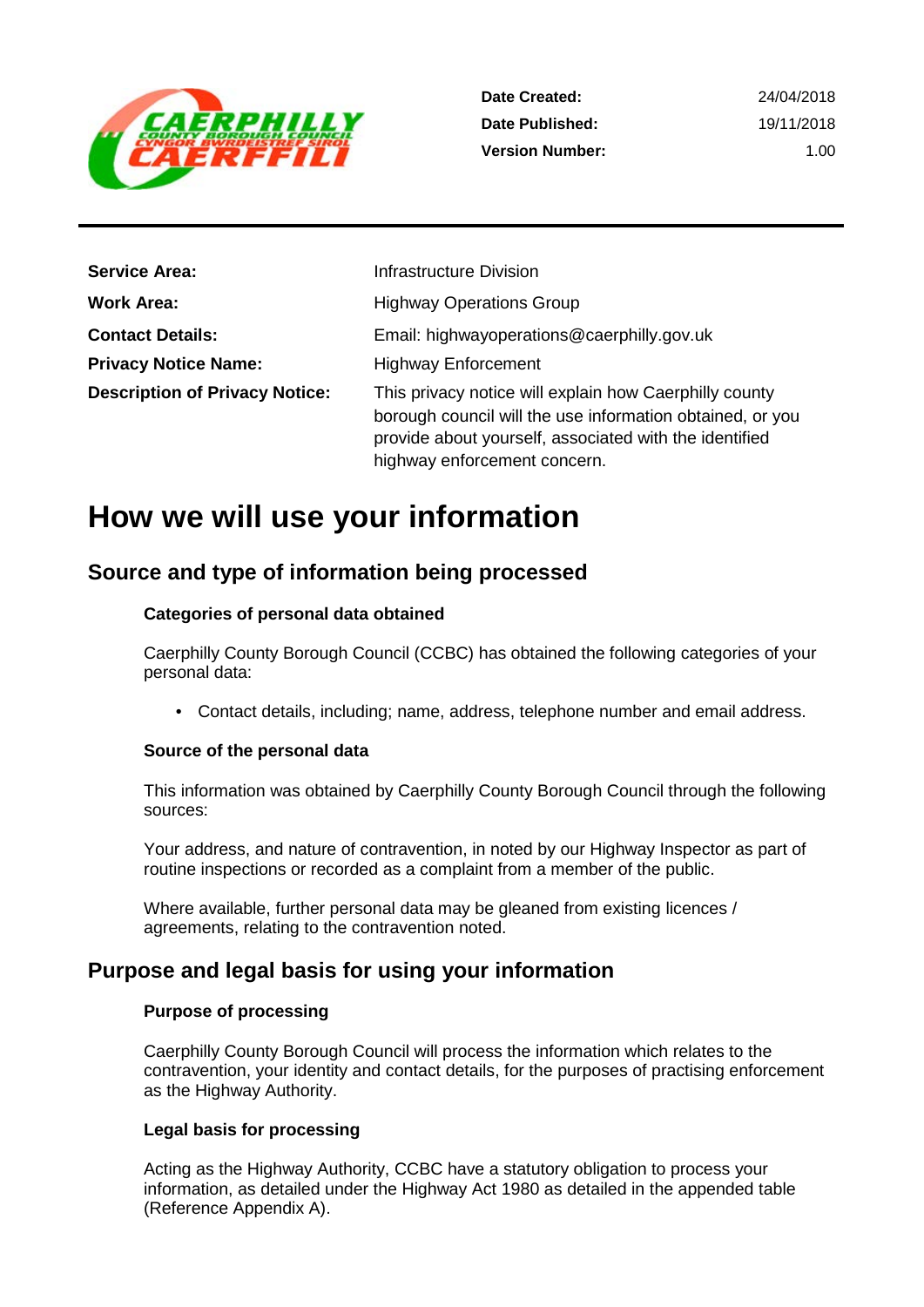In order for the processing of personal data to be lawful under the General Data Protection Regulations 2016, a valid condition from Article 6 of the Regulations must be identified, which is outlined below:

1(e) processing is necessary for the performance of a task carried out in the public interest or in the exercise of official authority vested in the controller.

#### **Who will have access to your information**

#### **Identity of Data Controller and Data Protection Officer**

The Data Controller for your information is Caerphilly County Borough Council. The Data Protection Officer is:

Ms Joanne Jones Corporate Information Governance Manager / Data Protection Officer Email: dataprotection@caerphilly.gov.uk Tel: 01443 864322

Other Data Controllers may also be responsible for your information, depending on the specific circumstances. Please contact the Service Area for further information.

#### **Details of main users of your information**

The particulars of any Highway Enforcement concern, which may include your identity, contact details and address, will be distributed to relevant Officers within our Engineering Team, for the purpose of addressing the relevant contravention.

#### **Details of any sharing of your information within Caerphilly county borough council**

The particulars of any Highway Enforcement concern may be shared with other service areas and relevant officers, in order to facilitate any potential action / response to the relevant contravention.

All records may be subject to review by Internal Audit officers.

#### **Details of any sharing of your information with other organisations**

Dependant on the nature of the concern, the particulars of any Highway Enforcement may be shared with external service providers, in order to exercise appropriate action / response to the relevant contravention.

#### **Requests for information**

All recorded information held by Caerphilly County Borough Council may be subject to requests under the Freedom of Information Act 2000, Environmental Information Regulations 2004 and Data Protection legislation.

If the information you provide is subject to such a request, where possible Caerphilly County Borough Council will consult with you on its release. If you object to the release of your information we will withhold your information if the relevant legislation allows.

#### **How long will we retain your information**

#### **Details of retention period**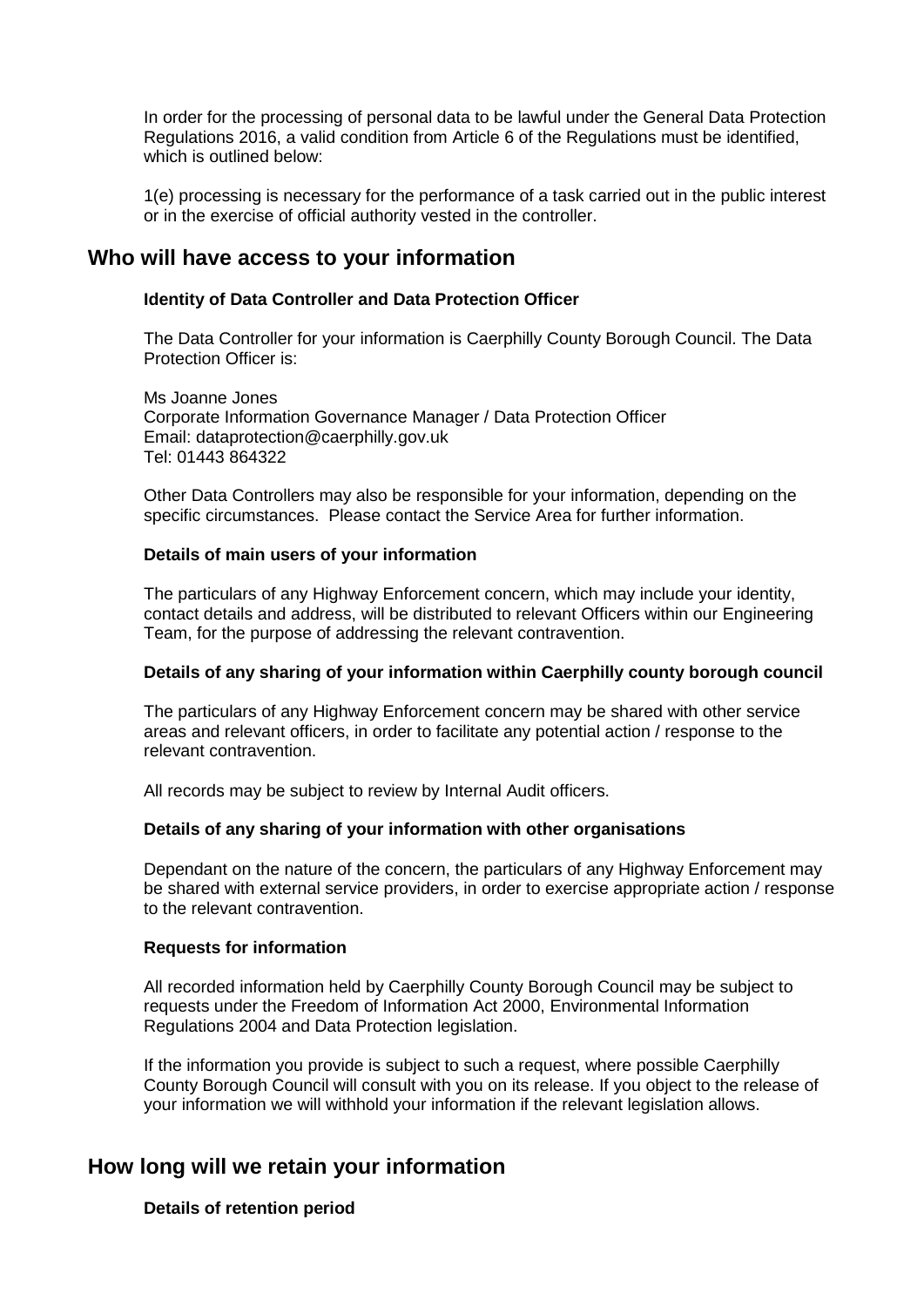How long Caerphilly County Borough Council retains information is determined through statutory requirements or best practice.

Your personal information will be kept for the year of notice + 6 years. Some request and response may be kept longer but this will be in an anonymised form.

## **Your Rights (Inc Complaints Procedure)**

#### **Your rights under the Data Protection**

Data Protection gives data subjects (those who the information is about) a number of rights:

- The right of subject access Application forms for this process are available on our website: [SAR Form](http://www.caerphilly.gov.uk/CaerphillyDocs/Council-and-democracy/sar_form.aspx)
- The right to be informed
- The right of rectification
- The right to erasure
- The right to restrict processing
- The right to object
- The right to data portability
- Rights in relation to automated decision making and profiling.

Further information on your rights is available from: [www.ico.org.uk.](http://www.ico.org.uk/)

To enact your rights please contact the service area detailed on the top of this form.

#### **Complaints Procedure**

If you are unhappy with the way that Caerphilly County Borough Council has handled your request / information, you have the right of complaint. Please contact the Service Area detailed at the top of this document outlining your issues.

If you remain unhappy you also have a right of complaint to the Information Commissioner's Office. Please follow this link for further information on the complaints process.

[www.caerphilly.gov.uk/My-Council/Data-protection-and-freedom-of-information/Questions](http://www.caerphilly.gov.uk/My-Council/Data-protection-and-freedom-of-information/Questions-and-complaints)[and-complaints](http://www.caerphilly.gov.uk/My-Council/Data-protection-and-freedom-of-information/Questions-and-complaints)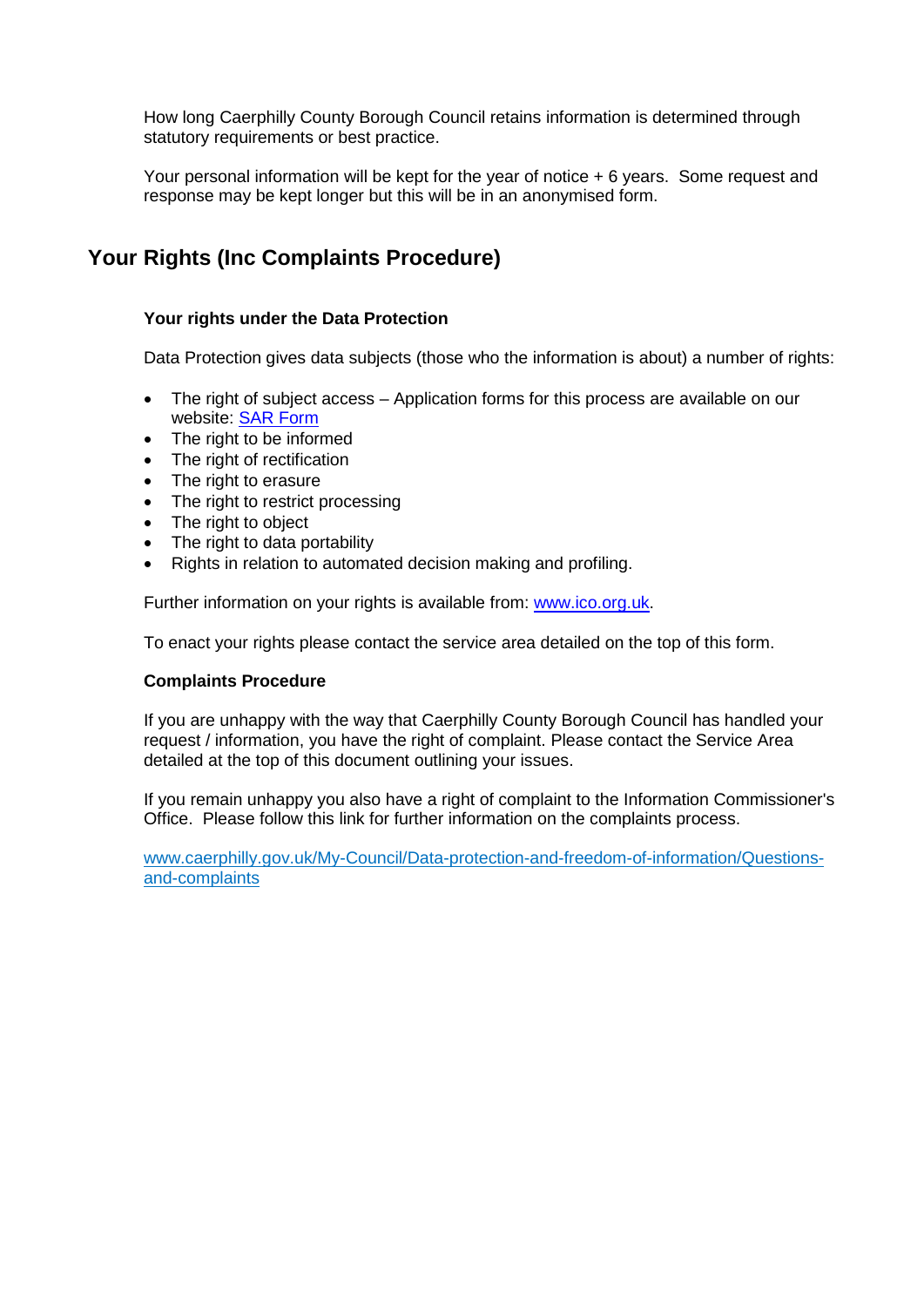| Non-Construction Safety Defect /                                  | Legislation                                   |
|-------------------------------------------------------------------|-----------------------------------------------|
| DANGEROUS LAND ADJOINING HIGHWAY                                  | See Highways Act 1980 Section 165             |
| BOUNDARY (REPAIR OF WALL/FENCE)                                   | Unfenced source of danger                     |
| BUILDING AND MATERIALS AND OTHER                                  |                                               |
| THINGS DEPOSITED ON HIGHWAY                                       | See highways Act 1980 Section 149             |
| <b>UNSAFELY</b>                                                   |                                               |
| GATES OPENING OUT OVER HIGHWAY                                    |                                               |
| <b>HAZARDOUS TO USERS</b>                                         | See Highway Act 1980 Section 153              |
| HEDGE, TREE OR SHRUB OVERHANGING                                  |                                               |
| HIGHWAY FROM PRIVATE PROPERTY -                                   | See Highway Act 1980 Section 154              |
| <b>HAZARDOUS TO USERS</b>                                         |                                               |
| PRIVATE FORECOURT ABUTTING                                        |                                               |
| HIGHWAY HAZARDOUS TO USERS                                        | See Highway Act 1980 Section 165              |
| FREE STANDING SHOP SINGS ON                                       | See Highway Act 1980 Section 132, 149 (2) (a) |
| HIGHWAY HAZARDOUS TO USERS                                        | and (b)                                       |
| <b>DEPOSIT OF</b>                                                 | See Highway Act 1980 Section 130, 148 & 149   |
| MUD/REFUSE/EFFLUENT/MATERIAL ON                                   |                                               |
| HIGHWAY HAZARDOUS TO USERS                                        |                                               |
| DEFECTIVE CELLAR COVERING THE                                     | See highways Act 1980 Section 180             |
| <b>FOOTWAY</b>                                                    |                                               |
| OBSTRUCTION OF THE HIGHWAY                                        | See highways Act 1980 Section 143, 149        |
| <b>ILLEGAL VEHILCE CROSSING OF</b>                                | See highways Act 1980 Section 184             |
| <b>FOOTWAY</b>                                                    |                                               |
| DAMAGE TO COUNTY HIGHWAY                                          | See highways Act 1980 Section 131             |
| ILLEGAL RAMP ON THE HIGHWAY                                       | See highways Act 1980 Section 149             |
| UNAUTHORISED POSTERS COVERING                                     | See Highway Act 1980 Section 130, 131 (2)     |
| <b>TRAFFIC SIGNS</b>                                              |                                               |
| BUILDERS SKIPS PLACED ON HIGHWAY IN                               | See Highway Act 1980 Section 140              |
| A POSITION HAZARDOUS TO USERS<br><b>BUILDERS SKIPS ON HIGHWAY</b> |                                               |
|                                                                   |                                               |
| CONTAINING MATERIALS HAZARDOUS TO                                 | See Highway Act 1980 Section 140              |
| <b>HIGHWAY USERS</b><br>PROJECTIONS FROM BUILDINGS FROM           |                                               |
| PRIVATE PROPERTIES HAZARDOUS TO                                   |                                               |
| <b>USERS</b>                                                      | See Highway Act 1980 Section 130 and 152      |
| ROPE, WIRE OR OTHER APPARATUS                                     |                                               |
| ACROSS HIGHWAY LIKELY TO CAUSE                                    | See Highway Act 1980 Section 162              |
| <b>DANGER</b>                                                     |                                               |
| <b>BARBED WIRE ON FENCE ADJOINING</b>                             |                                               |
| HIGHWAY LIKELY TO CAUSE HAZARD TO                                 | See Highway Act 1980 Section 164              |
| <b>USERS</b>                                                      |                                               |
| <b>BUILDING WORKS LIKELY TO HAZARDOUS</b>                         | See Highway Act 1980 Section 172              |
| TO HIGHWAY USERS                                                  | Erection of hoardings                         |
| <b>INSECURE HOARDINGS</b>                                         | See Highway Act 1980 Section 173              |
|                                                                   |                                               |